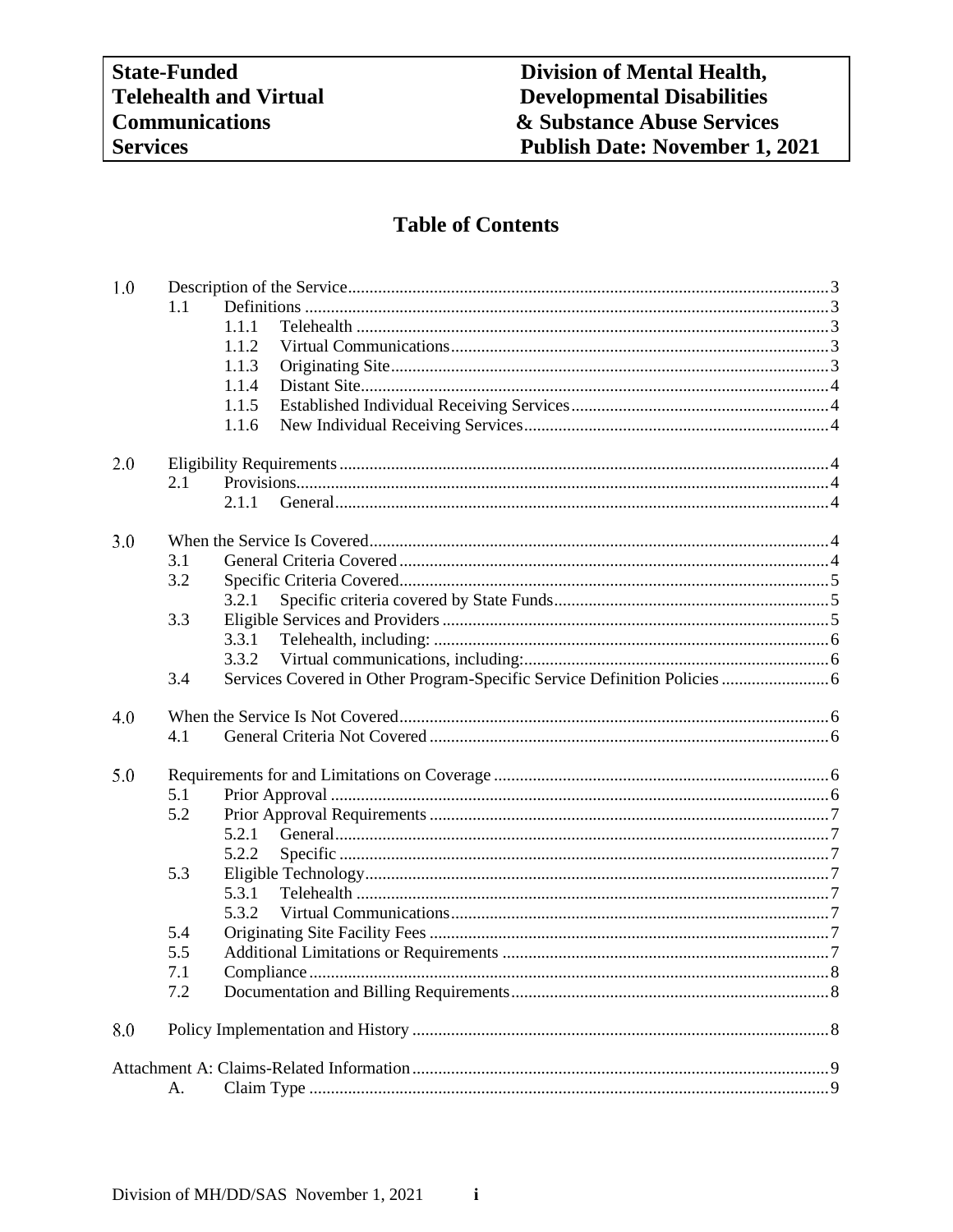| <b>B.</b>   | International Classification of Diseases and Related Health Problems, Tenth Revisions, |  |
|-------------|----------------------------------------------------------------------------------------|--|
|             |                                                                                        |  |
| C.          |                                                                                        |  |
| D.          |                                                                                        |  |
| E.          |                                                                                        |  |
| $F_{\rm c}$ |                                                                                        |  |
| G.          |                                                                                        |  |
| H.          |                                                                                        |  |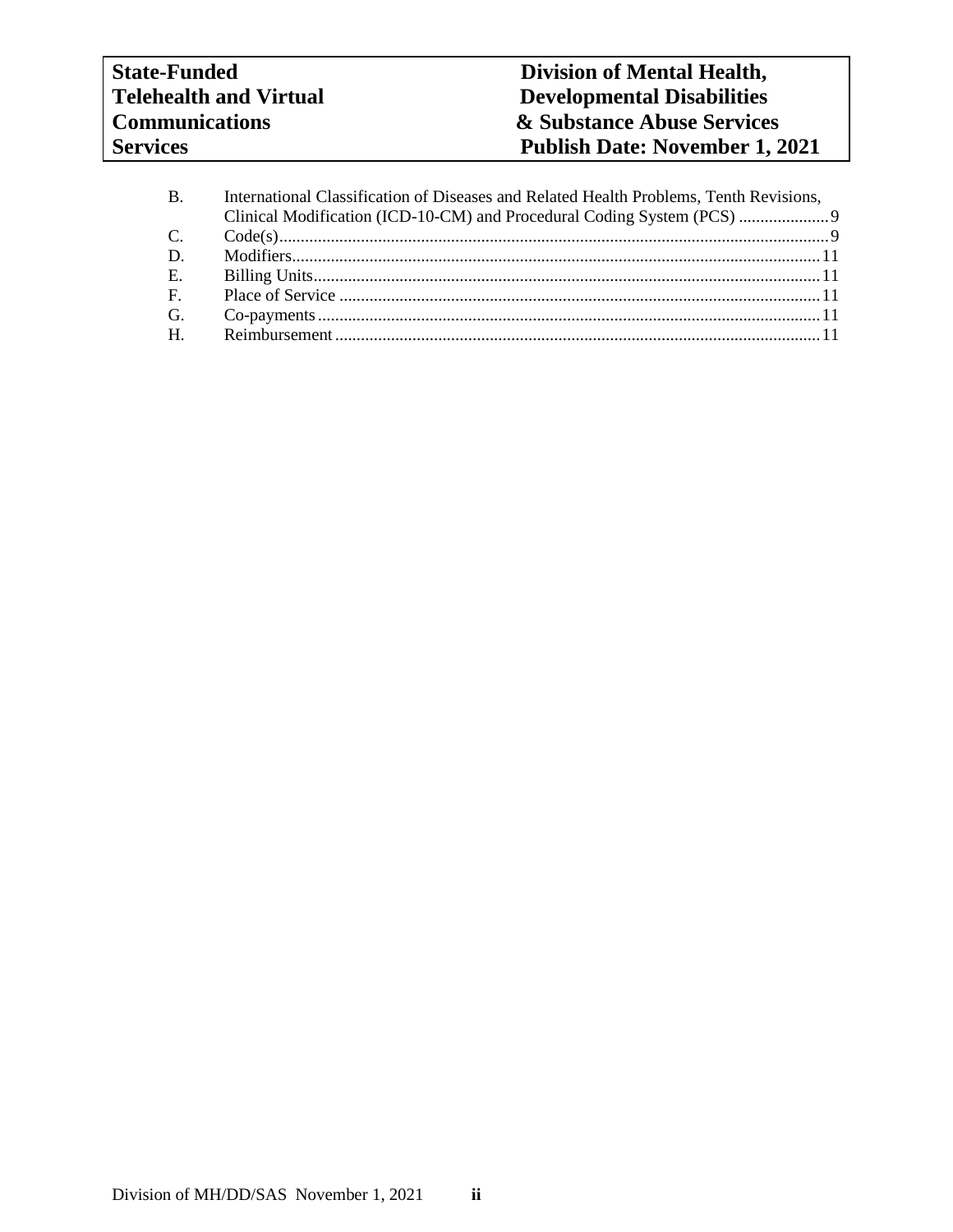**This clinical policy has an effective date of November 1, 2021; however, until the end of the public health emergency, the temporary coverage and reimbursement flexibilities enabled by the Division of MH/DD/SAS and NC Medicaid through a series of Joint Communication Bulletins will remain in effect.**

#### **Related State-Funded Policies**

Refer to<https://www.ncdhhs.gov/divisions/mhddsas/servicedefinitions> for the related state-funded policies listed below:

- State-Funded Enhanced MH/SA Services
- State-Funded Diagnostic Assessment
- State-Funded Facility-Based Crisis -Child
- State-Funded Peer Support Services

#### <span id="page-2-0"></span> $1.0$ **Description of the Service**

This new policy is intended to provide definitions and overarching guidance related to the delivery of services via telehealth and virtual communications that are not otherwise included in a state-funded service definition specific policy.

#### <span id="page-2-2"></span><span id="page-2-1"></span>**1.1 Definitions**

#### **1.1.1 Telehealth**

Telehealth is the use of two-way real-time interactive audio and video to provide and support health care services when participants are in different physical locations.

#### <span id="page-2-3"></span>**1.1.2 Virtual Communications**

Virtual communications is the use of technologies other than video to enable remote evaluation and consultation support between a provider and an individual or a provider and another provider. As outlined in **Attachment A** and programspecific service definition policies, covered virtual communication services include: telephone conversations (audio only); virtual portal communications (secure messaging); and store and forward (transfer of data from individuals receiving services using a camera or similar device that records (stores) an image that is sent by telecommunication to another site for consultation).

#### <span id="page-2-4"></span>**1.1.3 Originating Site**

The Originating Site is the location in which the individual receiving services is located, which may be health care facilities, schools, community sites, the home, or wherever the individual may be at the time they receive services via telehealth and virtual communications. There are no restrictions on originating sites. Refer to **Section 5.4 below** for information related to originating site facility fees.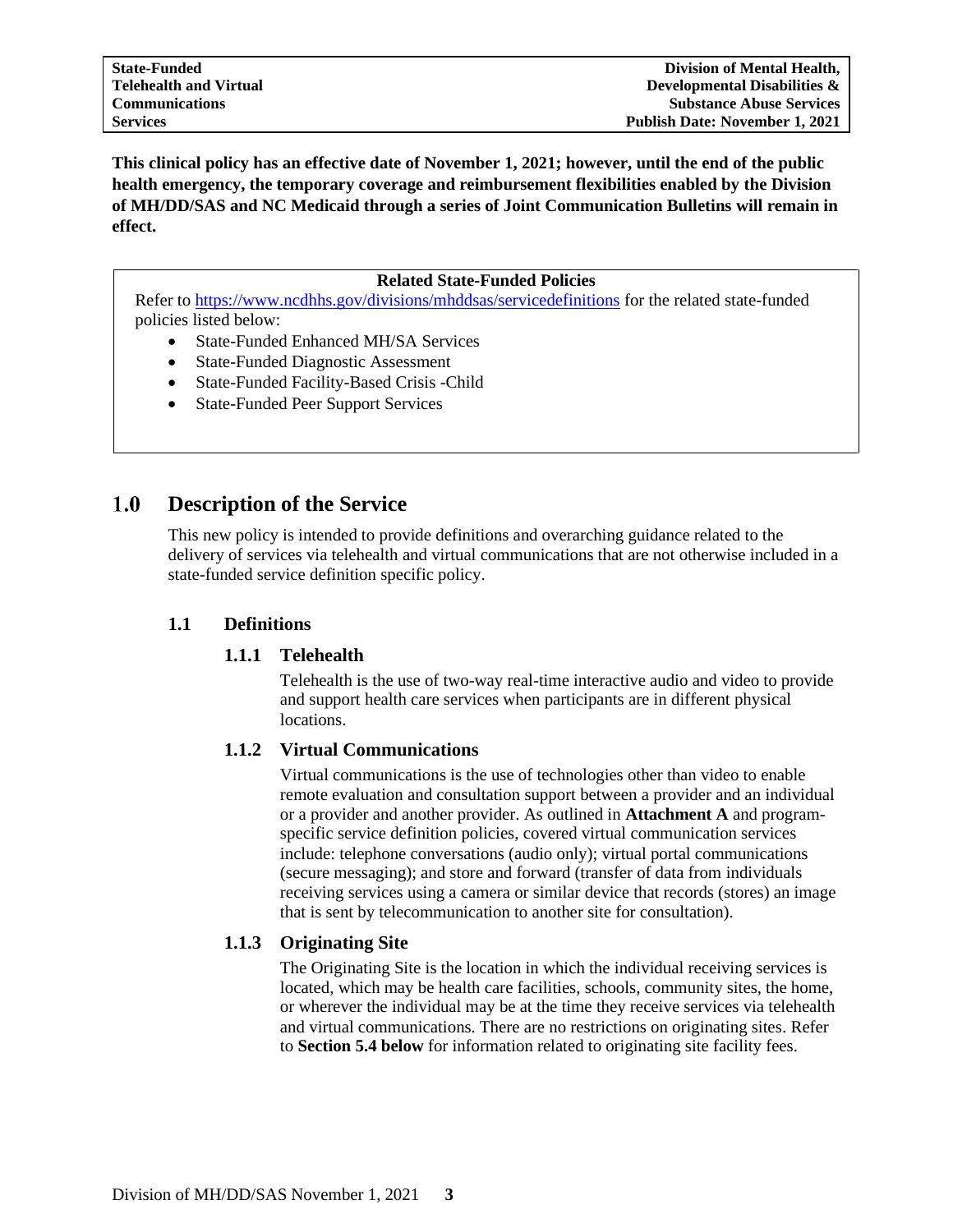# <span id="page-3-0"></span>**1.1.4 Distant Site**

The distant site is the location from which the provider furnishes the telehealth and virtual communications services. There are no restrictions on distant sites. Distant sites may be wherever the provider may be located. Provider(s) shall ensure that the individual receiving services privacy is protected (such as taking calls from private, secure spaces; using headsets).

# <span id="page-3-1"></span>**1.1.5 Established Individual Receiving Services**

An Established Individual Receiving Services refers to an individual who has received any professional services (including services via telehealth) from the provider or another provider of the same specialty who belongs to the same group practice within the past three years. Since telehealth services are considered professional services, an individual and provider relationship may be established via telehealth.

# <span id="page-3-2"></span>**1.1.6 New Individual Receiving Services**

A New Individual Receiving Services refers to an individual who has not received any professional services from the provider or another provider of the same specialty who belongs to the same group practice within the past three years.

#### <span id="page-3-5"></span><span id="page-3-4"></span><span id="page-3-3"></span>**2.0 Eligibility Requirements**

### **2.1 Provisions**

### **2.1.1 General**

### *The term "General" found throughout this policy applies to all state-funded policies.*

An individual eligible for this service shall be enrolled with the LME-MCO on or prior to the date of service; meet the eligibility criteria for a State-funded benefit plan; and shall meet the criteria **in Section 3 of this policy**.

#### <span id="page-3-7"></span><span id="page-3-6"></span> $3.0$ **When the Service Is Covered**

### **3.1 General Criteria Covered**

State funds shall cover the service related to this policy when medically necessary, and:

- a. the service is individualized, specific, and consistent with symptoms or confirmed diagnosis of the illness or injury under treatment, and not in excess of the individual's needs;
- b. the service can be safely furnished, and no equally effective and more conservative or less costly treatment is available statewide; and
- c. the service is furnished in a manner not primarily intended for the convenience of the individual, the individual's caretaker, or the provider.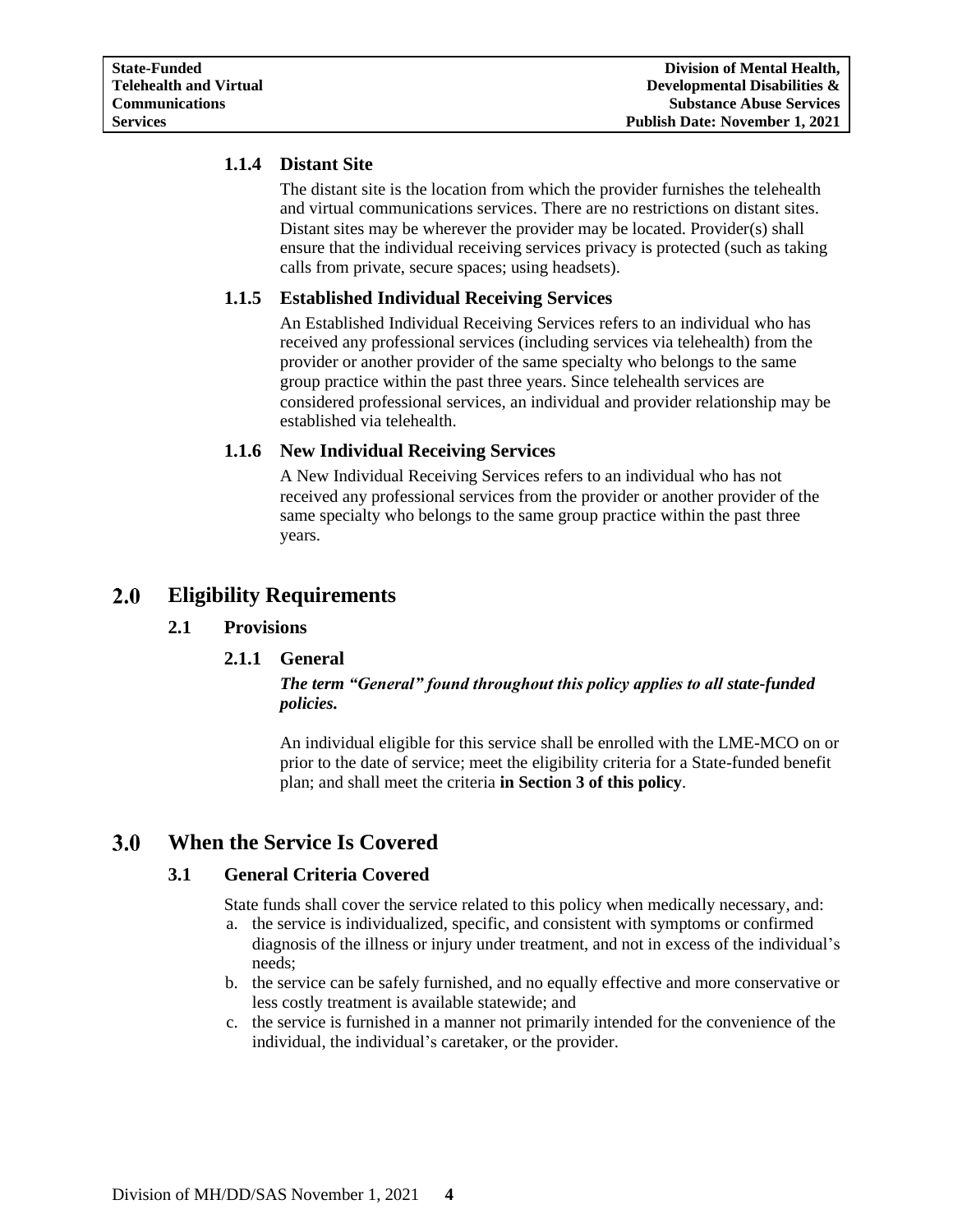# <span id="page-4-1"></span><span id="page-4-0"></span>**3.2 Specific Criteria Covered**

# **3.2.1 Specific criteria covered by State Funds**

State funds shall cover services delivered via telehealth and virtual communications services when the all the following additional criteria are followed before rendering services via telehealth and virtual communications:

- a. Provider(s) shall ensure that services can be safely and effectively delivered using telehealth and virtual communications.
- b. Provider(s) shall consider an individual's behavioral, physical and cognitive abilities to participate in services provided using telehealth and virtual communications.
- c. The individual's safety must be carefully considered for the complexity of the services provided.
- d. In situations where a caregiver or facilitator is necessary to assist with the delivery of services via telehealth and virtual communications their ability to assist and their safety must also be considered.
- e. Delivery of services using telehealth and virtual communications must conform to professional standards of care: ethical practice, scope of practice, and other relevant federal, state and institutional policies and requirements, such as Practice Act and Licensing Board rules;
- f. Provider(s) shall obtain and document verbal or written consent. In extenuating circumstances when consent is unable to be obtained, this must be documented. For substance use services, consent must be in compliance with 42 CFR Part 2.
- g. Individuals shall be informed that they are not required to seek services through telehealth or virtual communications and shall be allowed access to in-person services, if the individual requests;
- h. Provider(s) shall verify the individual's identity using two points of identification before initiating service delivery via telehealth and virtual communications.
- i. Provider(s) shall ensure that the individual's privacy and confidentiality is protected to the best of their ability.

# <span id="page-4-2"></span>**3.3 Eligible Services and Providers**

### **Telehealth and Virtual Communications Services Covered in This Policy**

A range of services may be delivered via telehealth and virtual communications to individuals who meet eligibility for a state-funded benefit plan. All telehealth and virtual communications services must be delivered in a manner that is consistent with the quality of care provided in-person.

Each set of eligible services has its own set of eligible provider(s) as defined in **Attachment A** of this policy or *Refer* to

<https://www.ncdhhs.gov/divisions/mhddsas/servicedefinitions> for the related service definition policies.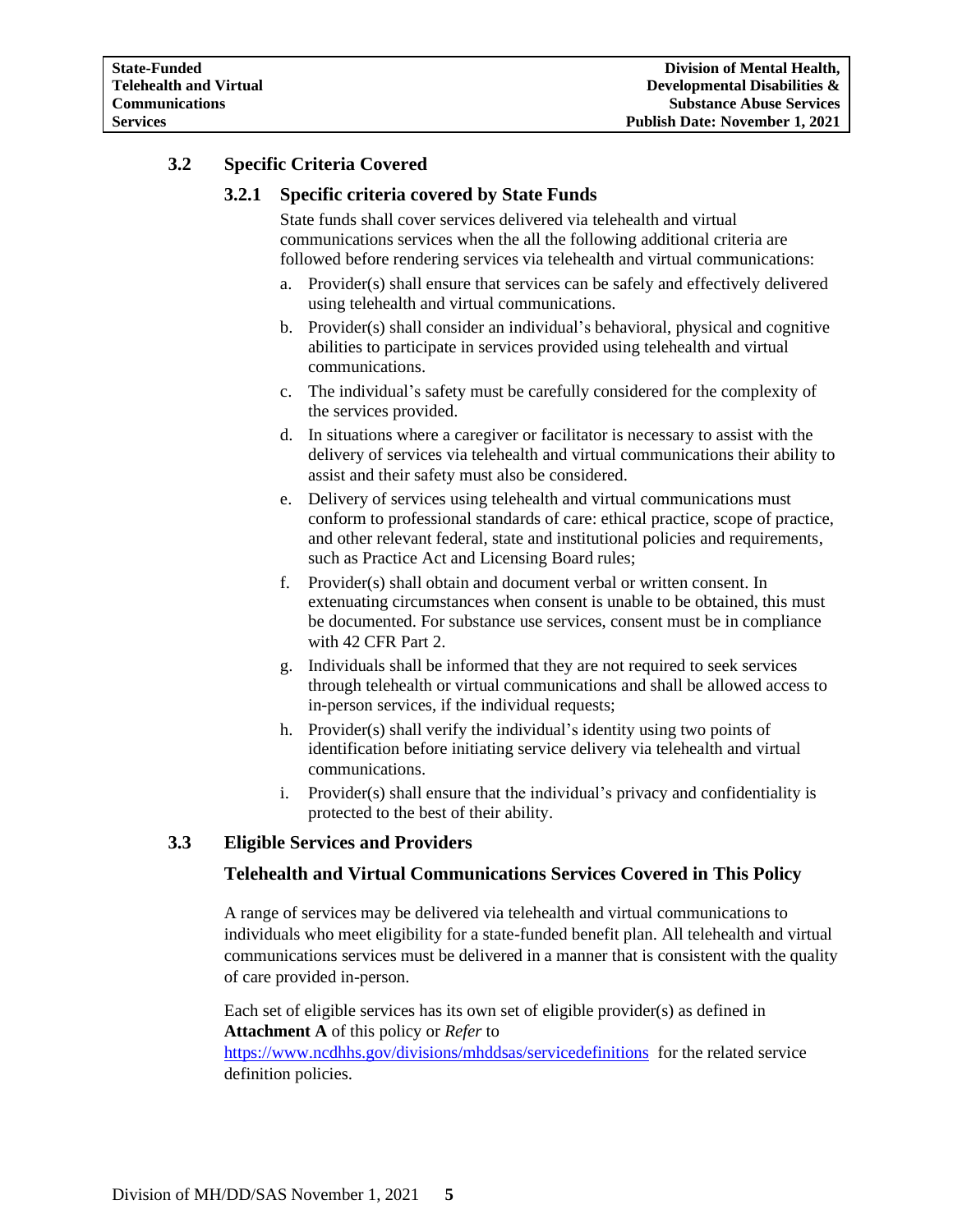Eligible services, eligible providers, and related detailed guidance for the following may be found in **Attachment A** below:

# <span id="page-5-0"></span>**3.3.1 Telehealth, including:**

- a. office or other outpatient services and office and inpatient consultation codes; and
- b. hybrid telehealth visit with supporting home visit codes.

### <span id="page-5-1"></span>**3.3.2 Virtual communications, including:**

- a. online digital evaluation and management codes;
- b. telephonic (audio-only) evaluation and management codes;
- c. telephonic evaluation and management and virtual communication codes; and
- d. interprofessional assessment and management codes.

# <span id="page-5-2"></span>**3.4 Services Covered in Other Program-Specific Service Definition Policies**

In addition to the eligible services and providers listed in **Attachment A** of this policy, the policies listed under "Related State-Funded Policies" at the top of this document also include telehealth coverage information, such as telehealth-eligible services and providers. Please refer to those policies for program-specific telehealth guidance.

#### <span id="page-5-4"></span><span id="page-5-3"></span> $4.0$ **When the Service Is Not Covered**

### **4.1 General Criteria Not Covered**

State funds shall not cover the service related to this policy when:

- a. the individual does not meet the eligibility requirements listed in **Section 2.0;**
- b. the individual does not meet the criteria listed in **Section 3.0;**
- c. the service duplicates another provider's service; or
- d. the service is experimental, investigational, or part of a clinical trial.

#### <span id="page-5-6"></span><span id="page-5-5"></span> $5.0$ **Requirements for and Limitations on Coverage**

### **5.1 Prior Approval**

# **Prior Authorization and In-Person Examinations:**

Unless otherwise required for a specific service, *State-Funded Telehealth and Virtual Communications* shall not require prior approval. Prior authorization or an initial inperson examination is not required in order to receive care via telehealth and virtual communication; however, when establishing a new relationship with an individual via these modalities, the provider shall meet the prevailing standard of care and complete all appropriate exam requirements and documentation dictated by relevant CPT or HCPCS coding guidelines.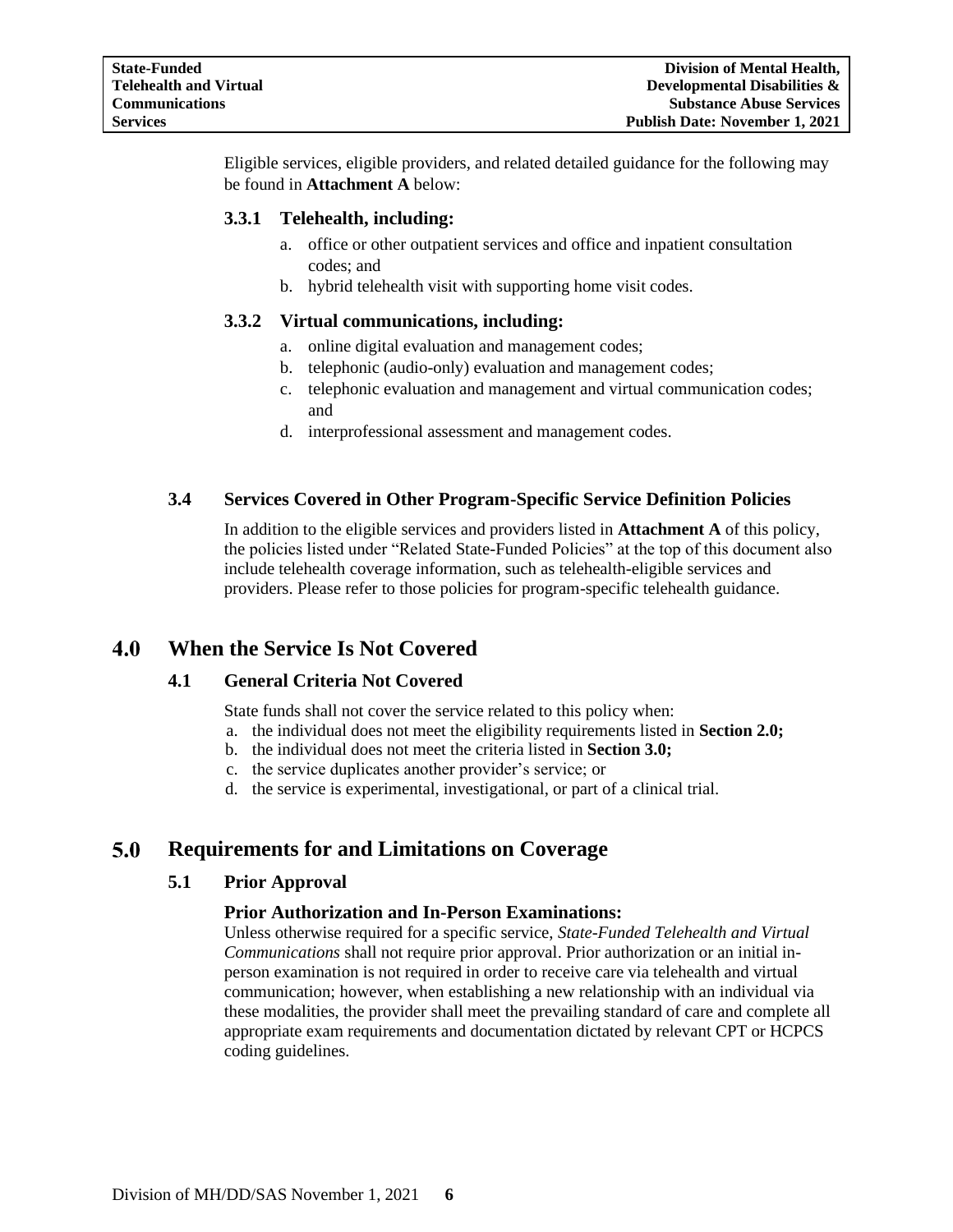# <span id="page-6-2"></span><span id="page-6-1"></span><span id="page-6-0"></span>**5.2 Prior Approval Requirements**

# **5.2.1 General**

None Apply.

#### **5.2.2 Specific**

None Apply.

# <span id="page-6-4"></span><span id="page-6-3"></span>**5.3 Eligible Technology**

#### **5.3.1 Telehealth**

All telehealth services must be provided over a secure HIPAA compliant, and for substance use services, 42 CFR Part 2 compliant, as relevant, technology with live audio and video capabilities including (but not limited to) smart phones, tablets and computers.

### <span id="page-6-5"></span>**5.3.2 Virtual Communications**

Virtual communications must be transmitted between an individual and a provider, or between two providers, in a manner that is consistent with the CPT code definition for those services. Provider(s) shall follow all applicable HIPAA rules and 42 CFR Part 2 regulations, as relevant.

### <span id="page-6-6"></span>**5.4 Originating Site Facility Fees**

Any LME/MCO enrolled provider who provides an individual with access to audio and visual equipment in order to complete a telehealth encounter may bill for a facility fee when their office or facility is the site at which the individual is located when the service is provided and the distant site provider is at a different physical location.

### <span id="page-6-7"></span>**5.5 Additional Limitations or Requirements**

None Apply

#### 6.0 **Provider(s) Eligible to Bill for the Service**

To be eligible to bill for the service related to this policy, the provider(s) shall:

- a. meet LME-MCO qualifications for participation;
- b. have a current and signed Department of Health and Human Services (DHHS) Provider Administrative Participation Agreement; and
- c. bill only for services that are within the scope of their clinical practice, as defined by the appropriate licensing entity.

# **6.1 Provider Qualifications and Occupational Licensing Entity Regulations**

None Apply.

### **6.2 Provider Certifications**

None Apply.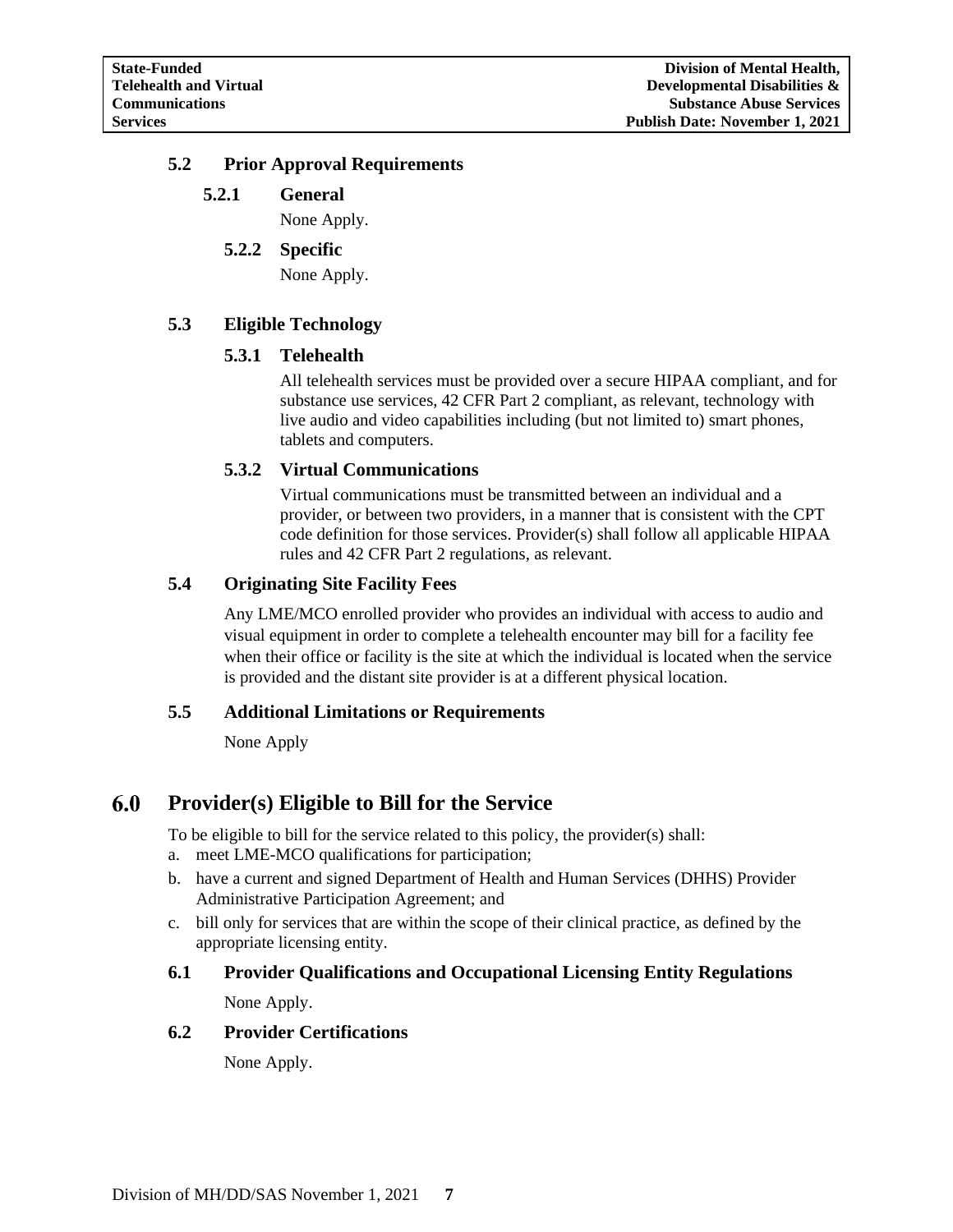#### <span id="page-7-0"></span>7.0 **Additional Requirements**

# **7.1 Compliance**

Provider(s) shall comply with the following in effect at the time the service is rendered:

- a. All applicable agreements, federal, state and local laws and regulations including the Health Insurance Portability and Accountability Act (HIPAA), 42 CFR Part 2 (when applicable) and record retention requirements; and
- b. All state funded service definition policies, guidelines, policies, provider manuals, implementation updates, and bulletins published by DHHS, DHHS division(s) or fiscal contractor(s).

# <span id="page-7-1"></span>**7.2 Documentation and Billing Requirements**

Provider(s) are expected to send documentation of any telehealth services rendered to an individual's identified primary care provider or medical home within 48 hours of the encounter for medical services (including behavioral health medication management), obtaining required consent when necessary (as per 42 CFR Part 2 for relevant substance use disorder related disclosures). Documentation can be sent by any HIPAA-compliant secure means.

Claims for all telehealth and virtual communication services must be billed according to the guidance in **Attachment A** below.

#### <span id="page-7-2"></span>**Policy Implementation and History** 8.0

### **Previous Policy:**

**Original Effective Date: November 1, 2021**

**History:**

| Date    | <b>Section Revised</b> | Change                        |
|---------|------------------------|-------------------------------|
| 11/1/21 | All sections and       | Implementation of new policy. |
|         | attachment(s)          |                               |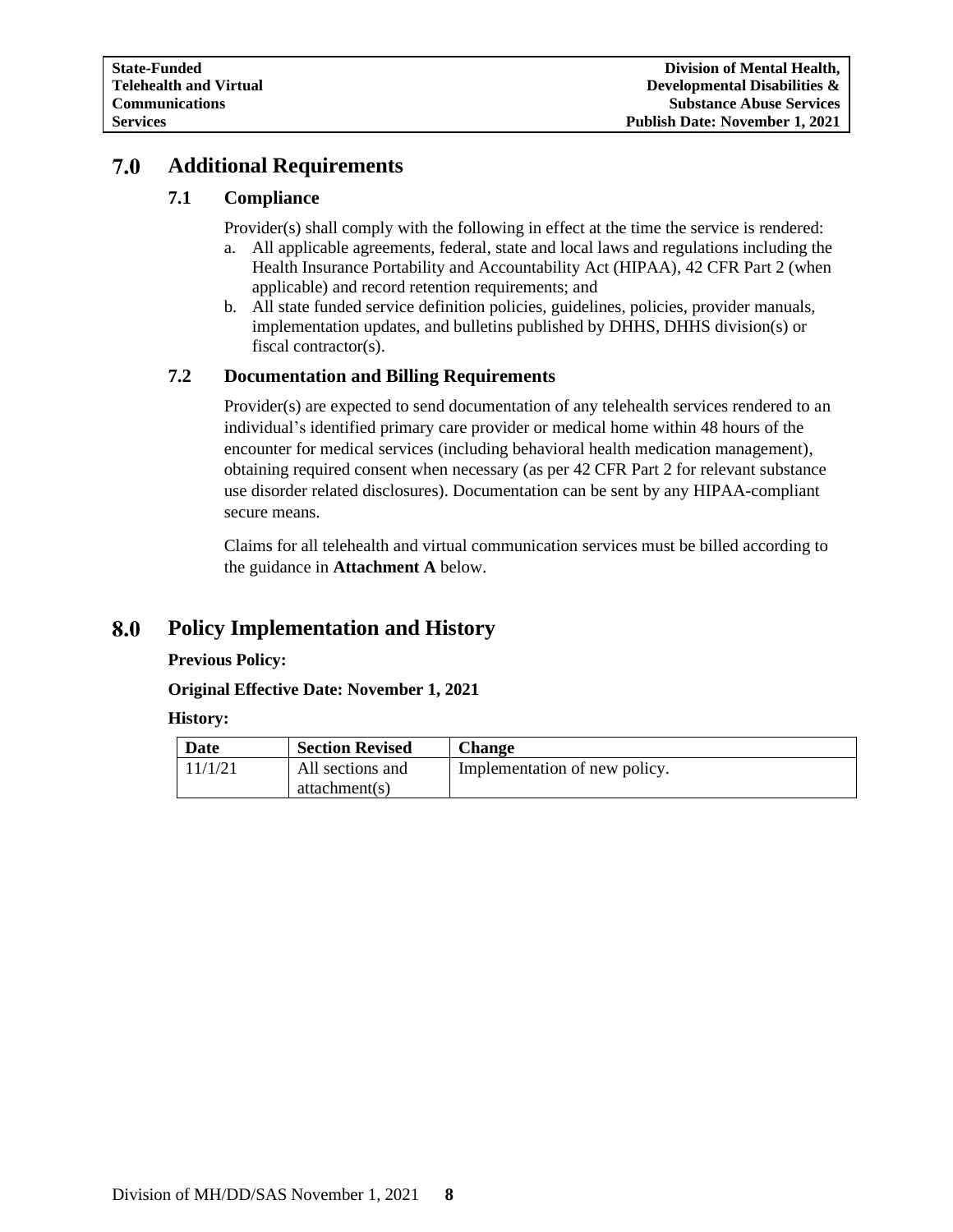# **Attachment A: Claims-Related Information**

<span id="page-8-0"></span>Provider(s) shall comply with the, *NCTracks Provider Claims and Billing Assistance Guide*, Joint Communication Bulletins, fee schedules, state-funded service definition clinical policies and any other relevant documents for specific coverage and reimbursement for state funds:

# <span id="page-8-1"></span>**A. Claim Type**

Professional (CMS-1500/837P transaction)

# <span id="page-8-2"></span>**B. International Classification of Diseases and Related Health Problems, Tenth Revisions, Clinical Modification (ICD-10-CM) and Procedural Coding System (PCS)**

Provider(s) shall report the ICD-10-CM and Procedural Coding System (PCS) to the highest level of specificity that supports medical necessity. Provider(s) shall use the current ICD-10 edition and any subsequent editions in effect at the time of service. Provider(s) shall refer to the applicable edition for code description, as it is no longer documented in the policy.

### <span id="page-8-3"></span>**C. Code(s)**

Provider(s) shall report the most specific billing code that accurately and completely describes the service provided. Provider(s) shall use the Current Procedural Terminology (CPT), Health Care Procedure Coding System (HCPCS), and UB-04 Data Specifications Manual (for a complete listing of valid revenue codes) and any subsequent editions in effect at the time of service. Provider(s) shall refer to the applicable edition for the code description, as it is no longer documented in the policy.

If no such specific CPT or HCPCS code exists, then the provider(s) shall report the service using the appropriate unlisted procedure or service code.

|                       | <b>Eligible Providers</b> |                           |                                                                                |                  |
|-----------------------|---------------------------|---------------------------|--------------------------------------------------------------------------------|------------------|
| Eligible              | Physician                 | <b>Nurse</b>              | <b>Psychiatric Nurse</b>                                                       | <b>Physician</b> |
| <b>Services/Codes</b> |                           | <b>Practitioner</b>       | <b>Practitioner</b>                                                            | <b>Assistant</b> |
|                       |                           |                           | Office or Other Outpatient Service and Office and Inpatient Consultation Codes |                  |
| 99201                 | X                         | X                         | X                                                                              | X                |
| 99202                 | X                         | $\boldsymbol{\mathrm{X}}$ | X                                                                              | X                |
| 99203                 | X                         | $\boldsymbol{\mathrm{X}}$ | X                                                                              | X                |
| 99204                 | X                         | X                         | X                                                                              | X                |
| 99205                 | X                         | X                         | X                                                                              | X                |
| 99211                 | X                         | X                         | X                                                                              | X                |
| 99212                 | X                         | X                         | X                                                                              | X                |
| 99213                 | X                         | X                         | X                                                                              | X                |
| 99214                 | X                         | X                         | X                                                                              | X                |
| 99215                 | X                         | X                         | X                                                                              | X                |
| 99241                 | X                         | X                         | X                                                                              | X                |
| 99242                 | X                         | X                         | X                                                                              | X                |
| 99243                 | X                         | X                         | X                                                                              | X                |
| 99244                 | X                         | X                         | X                                                                              | X                |
| 99245                 | X                         | X                         | X                                                                              | X                |

### **C. 1. Telehealth Services**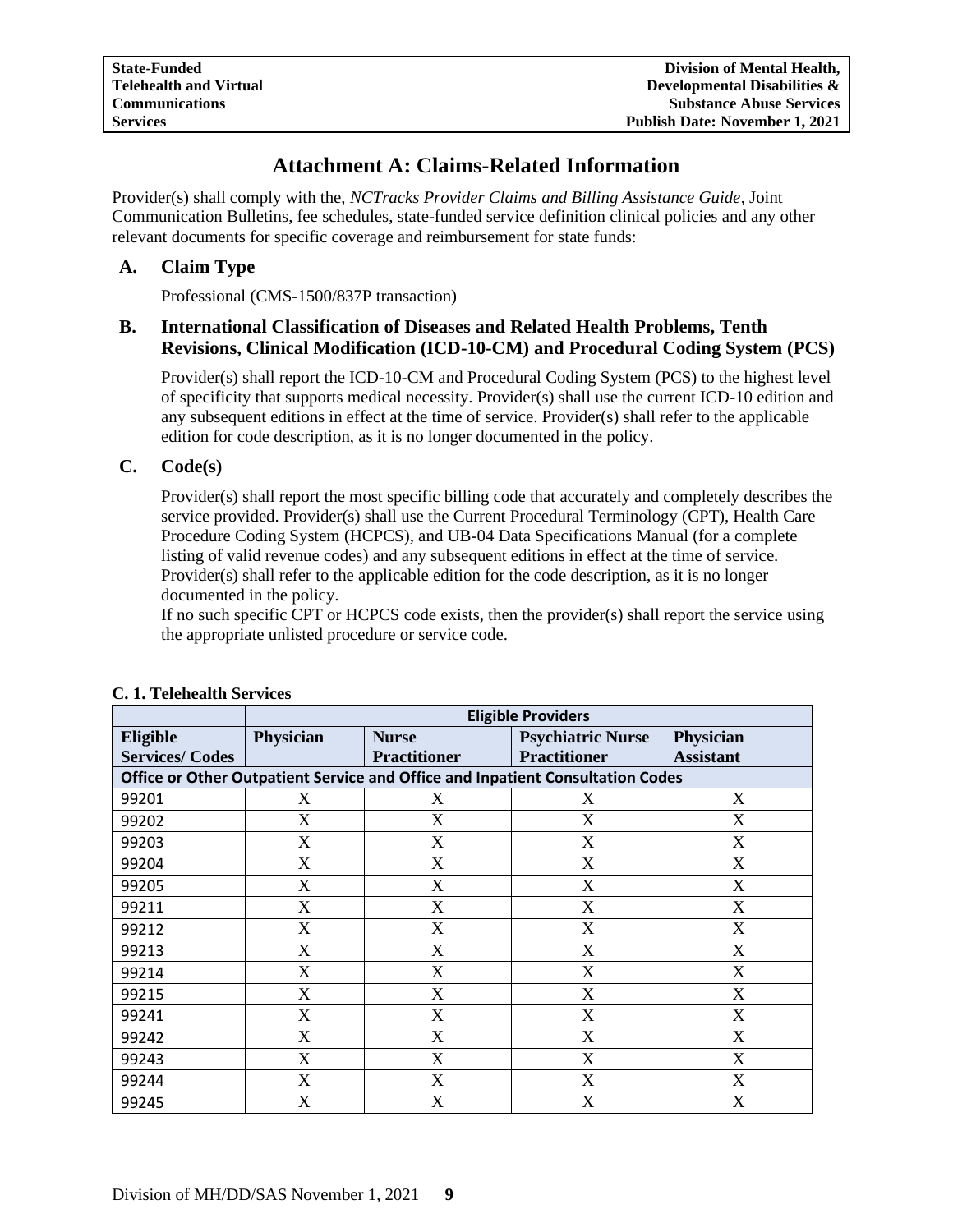|                                                                                          | <b>Eligible Providers</b>                                                      |                     |                          |                  |  |  |  |
|------------------------------------------------------------------------------------------|--------------------------------------------------------------------------------|---------------------|--------------------------|------------------|--|--|--|
| Eligible                                                                                 | <b>Physician</b>                                                               | <b>Nurse</b>        | <b>Psychiatric Nurse</b> | <b>Physician</b> |  |  |  |
| <b>Services/Codes</b>                                                                    |                                                                                | <b>Practitioner</b> | <b>Practitioner</b>      | <b>Assistant</b> |  |  |  |
|                                                                                          | Office or Other Outpatient Service and Office and Inpatient Consultation Codes |                     |                          |                  |  |  |  |
| 99251                                                                                    | X                                                                              | X                   | X                        | X                |  |  |  |
| 99252                                                                                    | X                                                                              | X                   | X                        | X                |  |  |  |
| 99253                                                                                    | X                                                                              | X                   | X                        | X                |  |  |  |
| 99254                                                                                    | X                                                                              | X                   | X                        | X                |  |  |  |
| 99255                                                                                    | X                                                                              | X                   | X                        | X                |  |  |  |
| Hybrid Telehealth Visit with Supporting Home Visit Codes (see additional guidance below) |                                                                                |                     |                          |                  |  |  |  |
| 99347                                                                                    | X                                                                              | X                   |                          |                  |  |  |  |
| 99348                                                                                    | X                                                                              | X                   | X                        | X                |  |  |  |
| 99349                                                                                    | X                                                                              | X                   | X                        | $\mathbf v$      |  |  |  |
| 99350                                                                                    | X                                                                              | X                   | X                        | X                |  |  |  |

Guidance: Hybrid Telehealth with Supporting Home Visit ("Hybrid Model")

- a. Eligible providers may conduct telehealth visits with a supporting home visit by a delegated staff member ("hybrid model") with new or established individuals, for a range of scenarios including (but not limited to):
	- 1. **Chronic Disease Management**: Providers shall use the home visit codes in this policy with appropriate modifiers. This is limited to mental health and substance use disorders that require a chronic disease management approach,
- b. Providers shall choose the most appropriate code based on the complexity of the services provided and document accordingly. If time is used as a determining factor, providers shall choose the code that corresponds with the length of the telehealth visit provided by the eligible provider (not the duration of the home visit performed by the delegated staff person).

|                                                          | <b>Eligible Providers</b>                                                   |                     |                          |                  |  |  |  |
|----------------------------------------------------------|-----------------------------------------------------------------------------|---------------------|--------------------------|------------------|--|--|--|
| Eligible                                                 | Physician                                                                   | <b>Nurse</b>        | <b>Psychiatric Nurse</b> | <b>Physician</b> |  |  |  |
| <b>Services/Codes</b>                                    |                                                                             | <b>Practitioner</b> | <b>Practitioner</b>      | <b>Assistant</b> |  |  |  |
| <b>Online Digital Evaluation and Management Codes</b>    |                                                                             |                     |                          |                  |  |  |  |
| 99421+                                                   |                                                                             | χ                   | x                        | χ                |  |  |  |
| $99422+$                                                 | х                                                                           | х                   | x                        | χ                |  |  |  |
| 99423+                                                   | x                                                                           | X                   | X                        | X                |  |  |  |
|                                                          | <b>Telephonic Evaluation and Management and Virtual Communication Codes</b> |                     |                          |                  |  |  |  |
| 99441                                                    | x                                                                           | χ                   | x                        | x                |  |  |  |
| 99442                                                    | x                                                                           | х                   | х                        | χ                |  |  |  |
| 99443                                                    | x                                                                           | x                   | x                        | x                |  |  |  |
| <b>Interprofessional Assessment and Management Codes</b> |                                                                             |                     |                          |                  |  |  |  |
| 99446                                                    | x                                                                           |                     |                          |                  |  |  |  |
| 99447                                                    | X                                                                           |                     |                          |                  |  |  |  |
| 99448                                                    | X                                                                           |                     |                          |                  |  |  |  |
| 99449                                                    | x                                                                           |                     |                          |                  |  |  |  |

# **C.2. Virtual Communication Services**